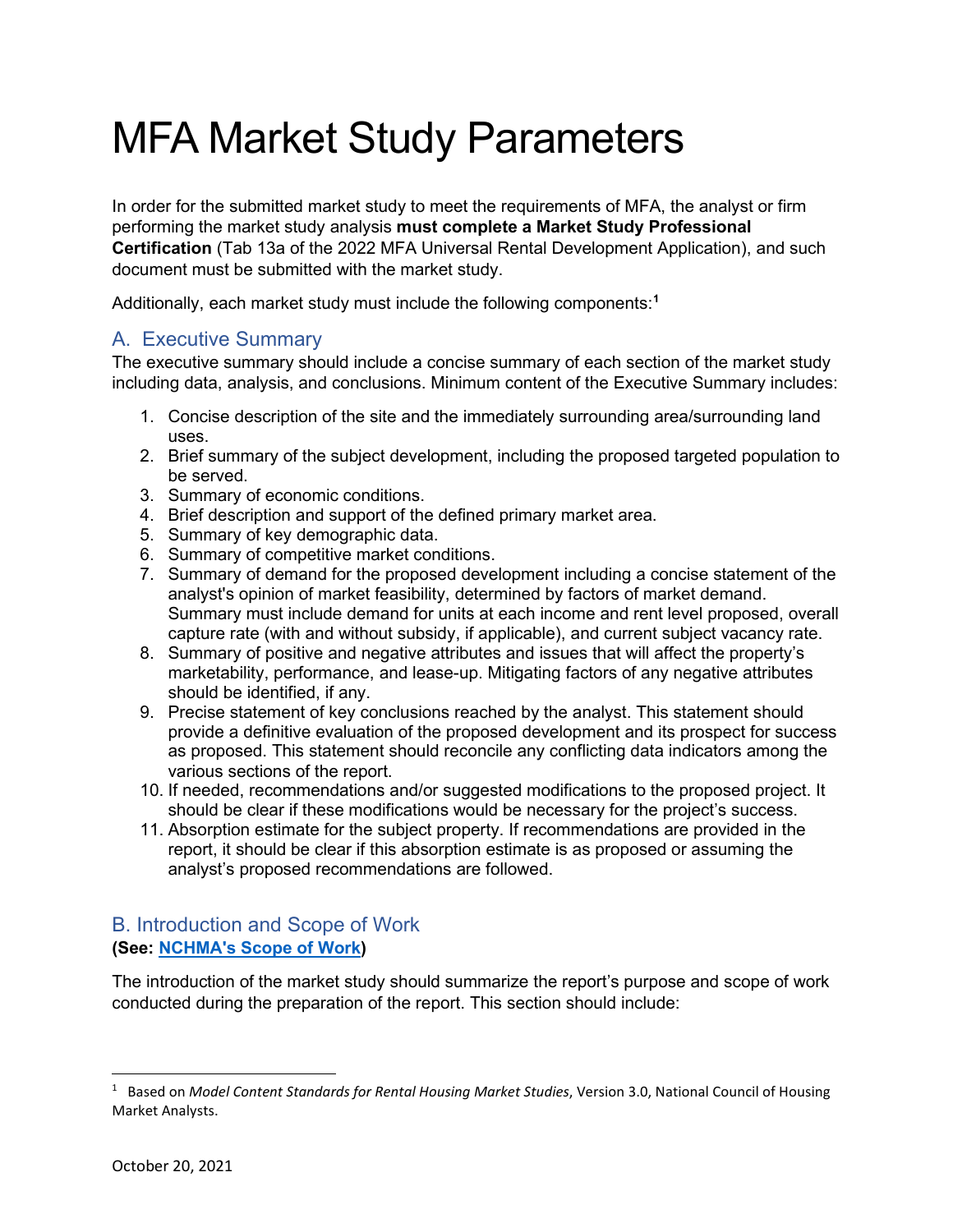- 1. Type of report Comprehensive Market Analysis Full Narrative Report, Comprehensive Summary Report, Market Advisory Report, or Other (explain).
- 2. Client and project developer.
- 3. Intended use and users of the report.
- 4. Identify steps taken in completion of the report. If any significant steps were not taken, identify and explain.
- 5. Date of field work and site visit.
- 6. Person conducting field work.
- 7. Primary analyst reaching conclusions of report.

# C. Project Description

The market study should include a project description detailing the analyst's understanding of the project as proposed. The project description should include:

## General Requirements:

- 1. The proposed unit mix including bedrooms, bathrooms, square footage (identify as heated, gross, or paint-to-paint), estimated utility costs, and proposed net rents and gross rents.
- 2. The community's target market and any tenancy restrictions. This may include income restrictions, age restrictions, or special needs.
- 3. Utility energy sources and proposed utility policy (utilities included in rent).
- 4. Description of the proposed/existing development including:
	- a. Number of buildings and building design including:
		- i. Building type (walk-up, single-story, mid-rise, high-rise, etc).
		- ii. Number of stories.
		- iii. Exterior finish.
		- b. Common area/site amenities.
		- c. Unit features and finishes (if available).
		- d. Parking options provided including number of spaces and any parking fees.
- 5. For rehabilitation projects (See: [NCHMA's Preservation Analysis White Paper\)](https://www.housingonline.com/councils/national-council-housing-market-analysts/resources/white-papers/factors-consider-market-analysis-preservation-property/), provide:
	- a. Description of proposed scope of rehabilitation including a breakdown of hard and soft costs, if available.
	- b. An estimate of total construction cost and cost per unit.
	- c. Identify existing unit mix and rents including any existing housing subsidies. Compare current and proposed rents.
	- d. Current and historical (if available) occupancy information.
	- e. An analysis of the current rent roll (if available) to determine if existing tenants will remain income qualified and/or able to afford the proposed rents.
- 6. Include the status or date of architectural plans, name of the architect, and/or a copy of the floor plans and elevations.
- 7. Developer's projected dates for start and completion of construction and start of lease up.
- 8. Description of supportive services provided for residents, if any will be provided.

# Additional LIHTC/Affordable Requirements:

• Unit mix should be broken out by bedrooms and targeted income level.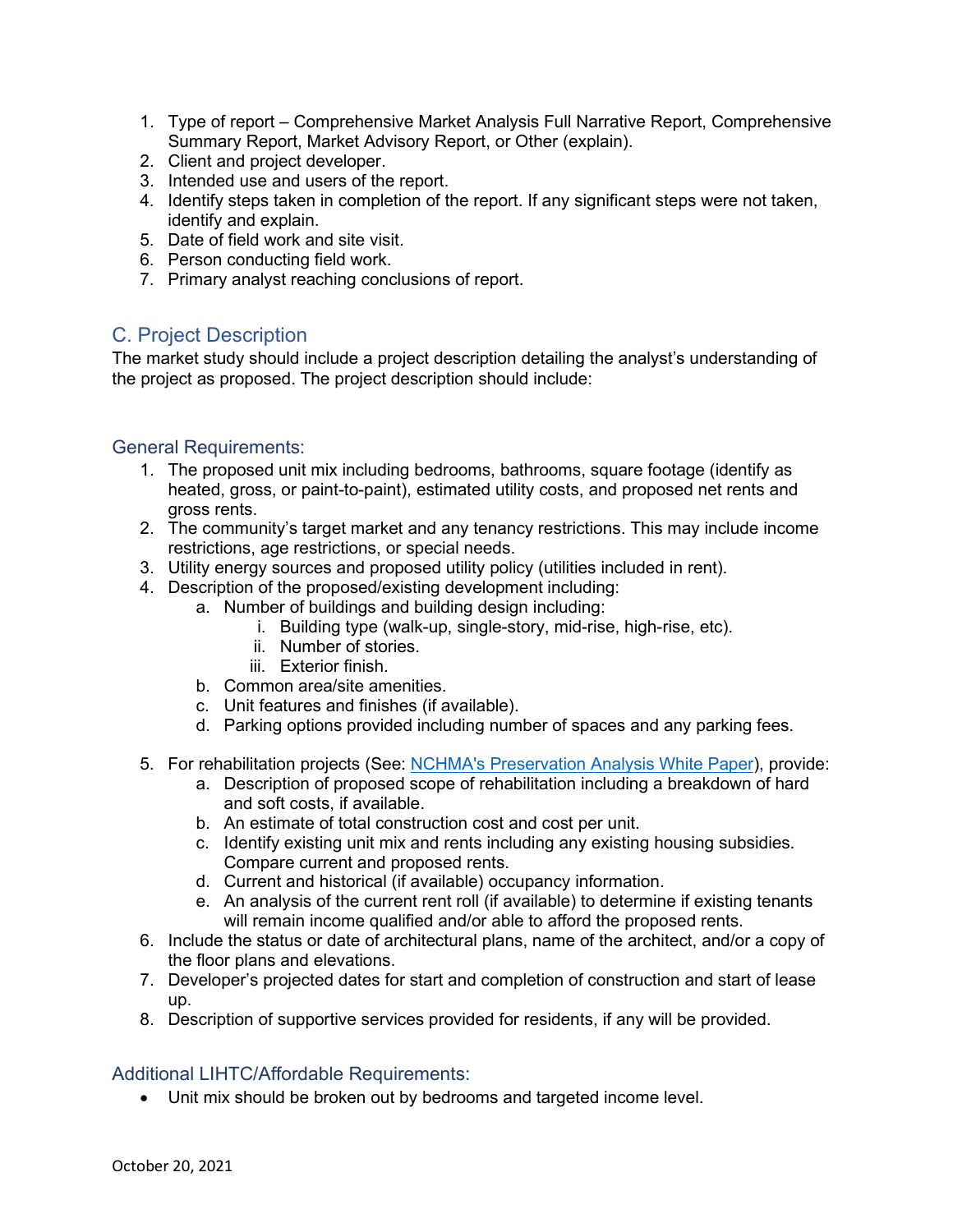- Income restrictions for each unit type including maximum and minimum income limits should be presented.
- Identify project-based rental subsidies to be offered and the number of units to which the subsidy applies.

## Additional Senior Requirements:

• Identify age restriction (55+, 62+, 65+) for the community. Analysts should discuss the appropriateness of the age restriction in light of local market conditions and experiences of comparable properties.

# D. Location

Provide a description of the site characteristics including its size, shape, general topography, vegetation and proximity to adverse conditions.

- 1. Provide photographs of the site and neighborhood including description of picture and vantage point.
- 2. Identify land uses directly surrounding the subject site.
- 3. Provide a map of the site.
- 4. Describe the proposed ingress/egress of the subject property and identify any potential concerns with site accessibility.
- 5. Describe and evaluate the visibility of the site.
- 6. Provide analysis of neighborhood amenities available. Along with analysis, provide a
- 7. table and map of neighborhood amenities and their distance from the subject site including transportation linkages, shopping, schools, medical services, public transportation, places of worship, recreational amenities and other services such as libraries, community centers, banks, etc.
- 8. Comment on the availability of public transportation.
- 9. Provide analysis of public safety issues including information or statistics on crime in the PMA relative to data for the overall area. Address any local perceptions of crime or problems in the PMA.
- 10. Provide conclusion concerning the suitability of the proposed site for the proposed use.

# E. Market Area Definition

- 1. Define the primary market area (PMA). Identify PMA boundaries by census tracts, jurisdictions, street names, or other geography forming the boundaries. Also define the larger geographic area in which the PMA is located (i.e. city, county, MSA, etc.) See: [NCHMA's Market Area White Paper](https://www.housingonline.com/councils/national-council-housing-market-analysts/resources/white-papers/white-paper-determining-market-area/)**.** PMA discussion should include:
	- a. A detailed narrative explaining how the market area was determined. The narrative should include market specific language rather than a list of generic concepts or factors considered.
	- b. Identify borders of the market area and approximate distance from the subject property/site.
- 2. Include a map of the PMA including the subject site.

# F. Employment and Economy

Provide data and analysis on the local employment and economy to give an understanding of the overall economic health of the region and its potential impact on household trends.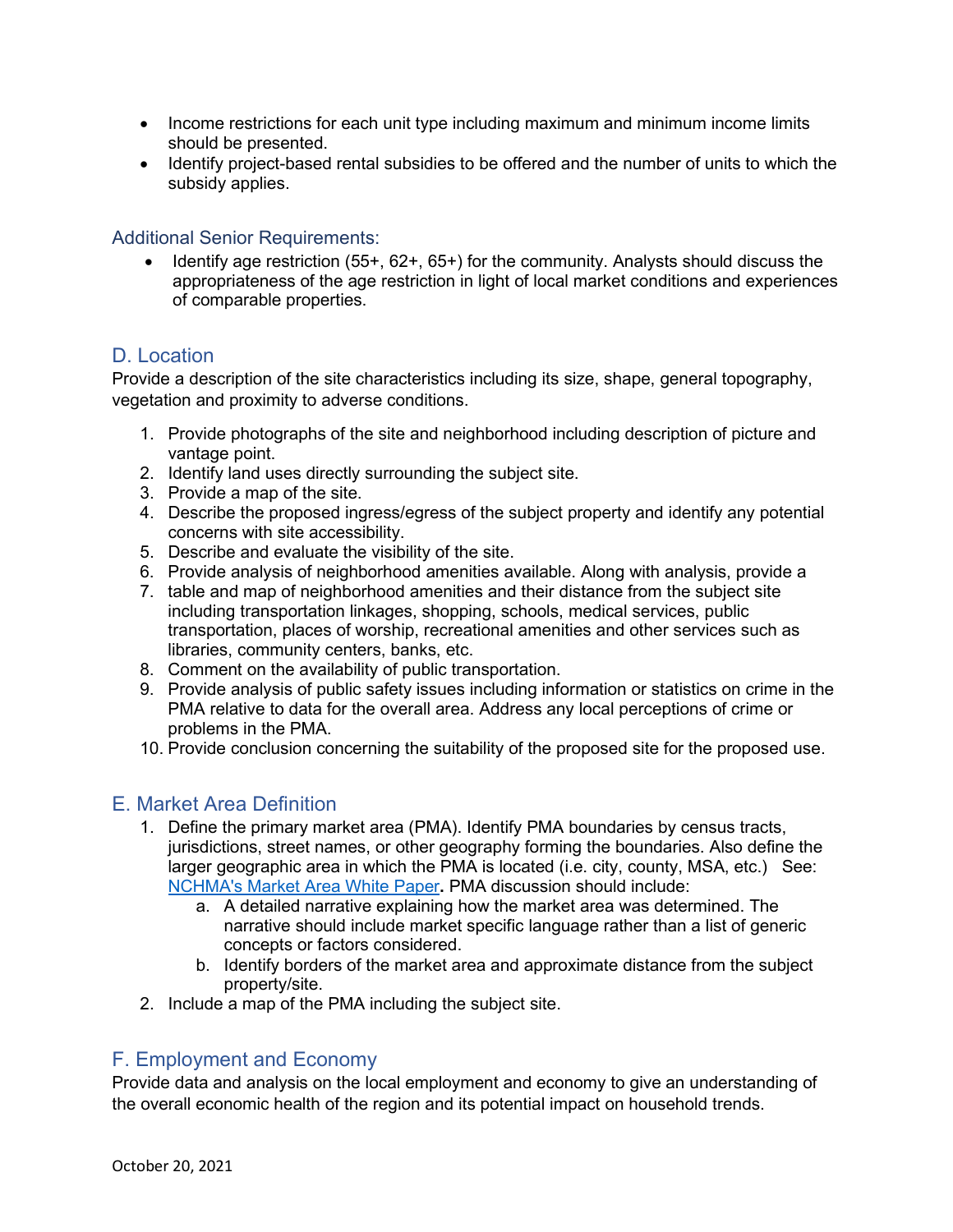Economic data should be presented for the market area or the smallest geographic area available, which is often the county. This data should be compared to regional data, which could include county, MSA, state, and/or nation. List data sources and describe the methodology for the analysis.

## General Requirements:

- 1. Provide total At-Place Employment for the past ten years. "At-Place Employment" measures the number of jobs located within a specific geography and should not be confused with Employed Labor Force. Recent trends (job loss/gain) in At-Place Employment should be identified and discussed.
- 2. Show At-Place Employment by Sector and Employment Change by Sector. Identify the most important employment sectors in the area, potentially including share of employment and employment growth.
- 3. Show the historical unemployment rate for the last ten years (or other appropriate period) for the most appropriate geographic areas.
- 4. List major employers in the PMA and/or region including the type of business and the number employed.
- 5. Comment on recent or planned major employment expansions or reductions including potential impact on demand for rental housing. Comment on trends and projections of employment in the PMA, if any.
- 6. In relevant markets (such as resort areas), comment on the availability of affordable housing for employees of businesses and industries that draw from the PMA.
- 7. Provide a breakdown of typical wages by occupation or industry sector.
- 8. Document commuting patterns for workers including commuting time and destination.
- 9. Provide conclusion stating whether economic conditions will have a significant positive or negative impact on the subject property.

# G. Demographic Characteristics

Demographic data should be presented for the PMA and a comparison area, which may include a secondary market area, county, or MSA. Sources of data, projections, and estimates should be clearly identified. Data should reflect the most recent decennial Census Data, recent American Community Survey information, and/or data provided by third-party providers. Analyst should present detailed discussions of methodologies used to derive estimates or projections.

#### General Requirements:

- 1. Population and household counts for:
	- a. Historical Census Data
	- b. Current year
	- c. Projection for Five-Year Growth or Anticipated Placed-in-Service Date
- 2. Population and household characteristics including:
	- a. Age
	- b. Household type
	- c. Household size
	- d. Tenure
- 3. Income distribution for total households and renter households using Census increments.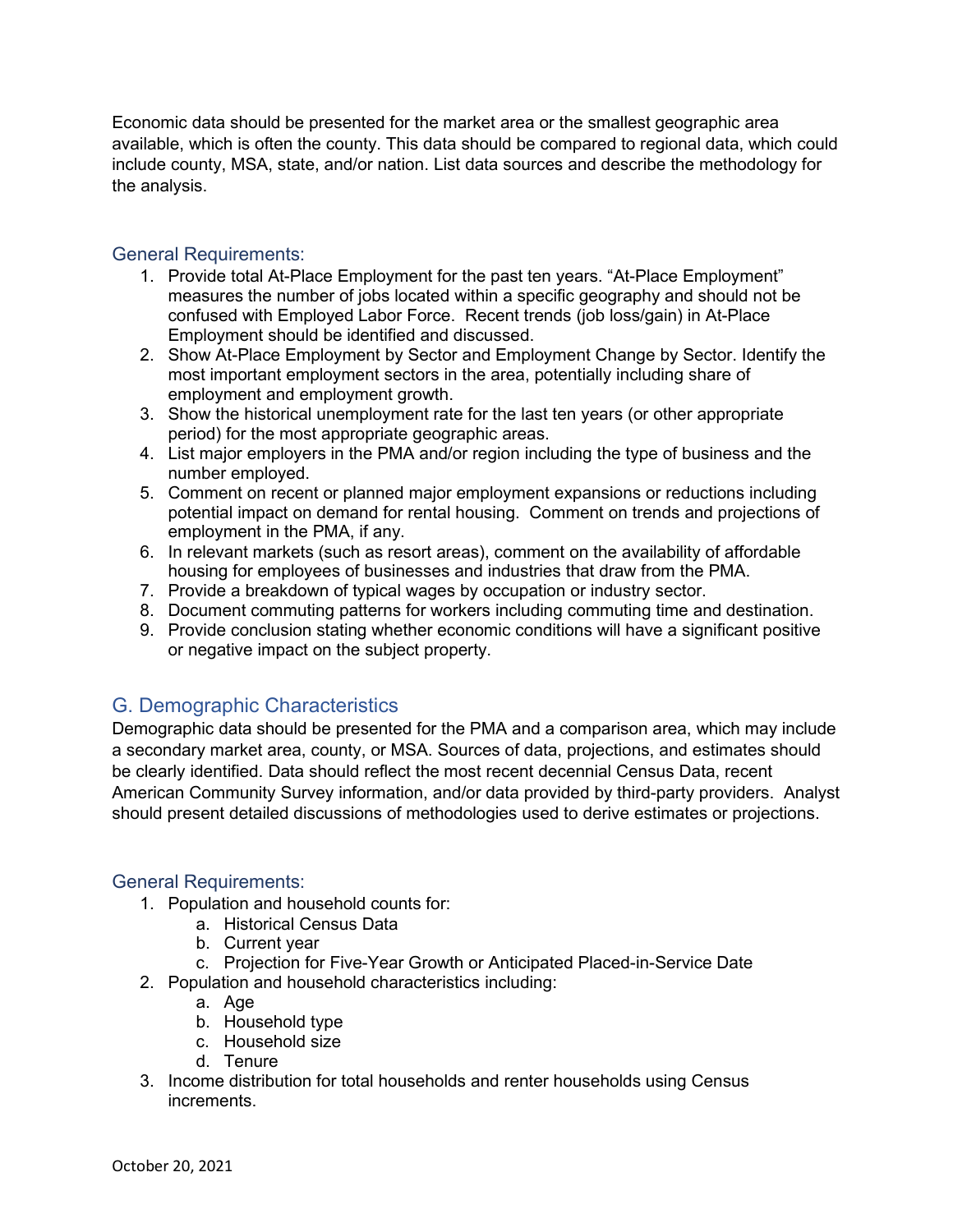- 4. An analysis of trends indicated by the demographic data.
- 5. Historical building permits trends by housing type should be analyzed in the context of recent household trends and projections.
- 6. Summarize any specific demographic trends that that positively or negatively affect rental housing demand.

#### Additional LIHTC/Affordable Requirements:

- Detailed income increments for the lower income households should be included to provide additional detail, if available.
- Information on substandard housing and an analysis of rent as a percent of income (rent burden) should be presented.

#### Additional Senior Requirements:

- Population and household estimates and projections should be provided for the appropriate age classification.
- Significant populations of older adults should be identified as a potential long-term source of demand for senior rental housing, if applicable.

## H. Competitive Environment

A market study should include a comprehensive description and analysis of the rental market serving the primary market area. While the focus of this section should be those properties that are most comparable to the subject property, the scope of the survey/analysis should be sufficient in breadth to evaluate where the subject property fits within the overall rental market. If available and relevant, an overview of the regional rental market including number of units planned/under construction and recent trends in rents and vacancies should be provided.

As the tenant-paid rents at rental communities with project based rental assistance (Section 8, Public Housing, USDA) are based on income, they are not generally an accurate representation market conditions. As such, the contract rents and vacancies at these communities should be presented independently of properties without these subsidies. At a minimum, a market study should include:

#### General Requirements:

- 1. Provide an overview of the primary market area's housing stock including age, condition, structure type, and any identified market trends.
- 2. Discuss recent development activity in the market area including recently constructed rental communities and those planned or under construction in the market area. The market study must include separate estimates of the numbers of rental units currently under construction and the numbers of units in the planning and development stages that are likely to enter the housing market during the specified forecast period. These estimates should include all rental developments known, not solely those determined by the analyst to be comparable and competitive. The location of each pipeline community relative to the subject site should be presented. The report should contain estimates of: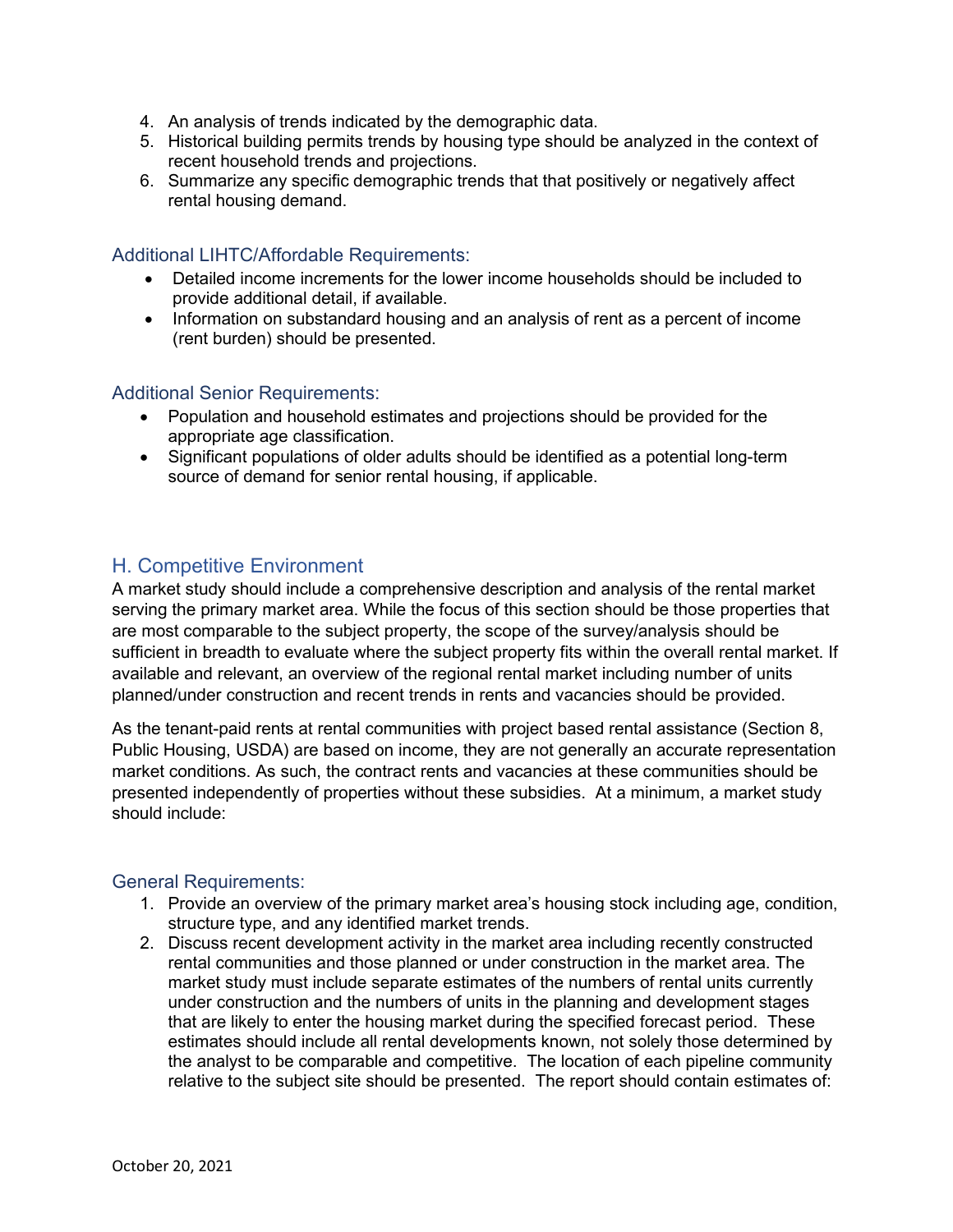- a. The number of projects currently under construction, expected completion date, the total number of units, unit mix breakdown by bedroom and income target, and structure type.
- b. The number of projects in planning stages that are likely to be developed including but not limited to those with building permits or firm financial commitments, including details on the number of units by bedroom size, rents, locations, and stage of development.
- c. Identify any projects that will specifically compete with the subject property.
- 3. Identify the most comparable communities to the subject property and provide a narrative evaluation of the subject property in relation to these communities. Market studies addressing affordable communities should identify the most comparable affordable communities and market rate comparables used for a comparison of rents. The study should explain how these communities were selected as the most comparable and why other projects were excluded (See: [NCHMA's Comparable Property White](https://www.housingonline.com/councils/national-council-housing-market-analysts/resources/white-papers/selecting-comparable-properties/)  [Paper\)](https://www.housingonline.com/councils/national-council-housing-market-analysts/resources/white-papers/selecting-comparable-properties/).
- 4. Conduct a survey of a representative sample of rental communities in the market area. The proposed rents, amenities, and features of the subject property should be shown in comparison to existing communities in all tables. Information provided for each community should include:
	- a. Name, address, occupancy target (senior/general occupancy), year built, condition, and property contact information.
	- b. Unit mix including number of bedrooms and bathrooms, square footage, and rents.
	- c. Current occupancy, historical occupancy if available, and absorption history (if recent/available).
	- d. Waiting lists.
	- e. Current concessions being offered.
	- f. Unit features including kitchen amenities, utility information (those included and energy source), and other features such as ceiling fans, patios, washer/dryer connections, etc.
	- g. Community amenities such as recreation, laundry, and parking.
	- h. Include a map of surveyed communities in relation to the subject site.
- 5. In markets with limited multifamily rental communities or lower-density subject properties, provide an analysis of available scattered site rentals including pricing and other available/pertinent data.
- 6. Compare and analyze the subject property to the surveyed rental communities in terms of amenities, tenant paid utilities, location, parking, concessions, and rents. This analysis may be refined to include only the most comparable communities.
- 7. Present the vacancy rate for the surveyed rental stock. As appropriate, vacancies should be broken up by property classifications and target market, which may include market rate, LIHTC, deeply subsidized (rent based on tenant income), senior, special needs, etc. As available, vacancy data should be provided by bedroom type (unit size).
	- a. Vacancy trends should be provided and discussed if available/relevant.
	- b. Significant seasonal variations in vacancy rates should be discussed if applicable.
	- c. Any vacancy or absorption problems should be identified and discussed, particularly among the most comparable rental communities.
	- d. Identify any significant variances in vacancy rates that exist among price point, location, bedroom size, product type, target market, etc.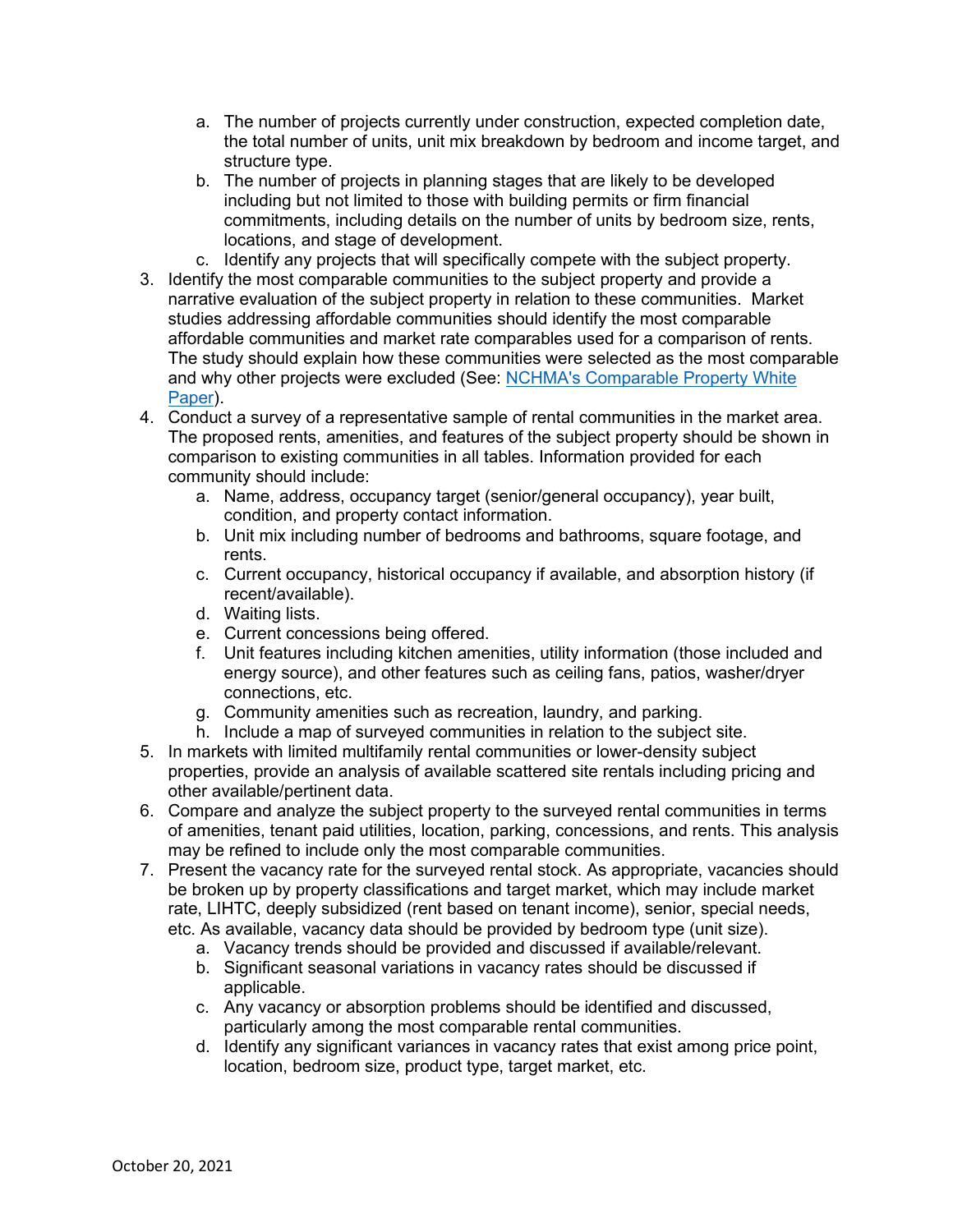- 8. Absorption experience of recently completed rental developments as available, including units per month estimates for each project, with particular emphasis on comparable and competitive projects that have entered the market within the past 24 months.
- 9. Current effective rents should be provided for each of the surveyed rental communities by bedroom size. Effective rents should account for any current incentives and should be adjusted to reflect a consistent utility policy.
	- a. Current incentives should be identified.
	- b. Rent trends for the past 24-36 months should be included if available.
	- c. Any options/upgrades should be identified with the associated costs.
- 10. Discuss the availability and cost of affordable housing options, including purchase or sale of homes, if applicable. The impact, if any, of the single family and condominium market conditions, including an analysis of the cost to rent versus to own, and the impact of foreclosures and of the shadow single-family and condominium rental market.

## Additional LIHTC/Affordable Requirements:

- Provide a list of all affordable housing communities including LIHTC communities and deeply subsidized communities (Section 8, Public Housing, USDA). Any LIHTC communities not included in the analysis should be identified with an explanation of its exclusion.
- To accurately understand rent structure, rents of the subject property and existing LIHTC communities should be broken out by AMI level.
- Vacancy among existing LIHTC communities should be provided by AMI if available. Furthermore, vacancies for units with and without project-based subsidies should be included.
- Derive a market rent and an achievable restricted rent and then compare them to the developer's proposed rent. Quantify and discuss market advantage of the subject and impact on marketability (See: [NCHMA's Market Rent White Paper\)](https://www.housingonline.com/councils/national-council-housing-market-analysts/resources/white-papers/calculating-market-rent/).
- Analysis of projected operating expenses of subject property in relation to comparables.

## Additional Senior Requirements:

- Age-restricted properties should be analyzed separately from general occupancy communities when evaluating rents, occupancy, services, etc.
- Examine features and amenities that are specifically designed to address seniors.
- When available, an analysis of senior renters at comparable communities should be provided including average age of residents at entry, frequency of previous homeowners becoming renters, and household size.

# I. Affordability Analysis, Demand Analysis, Capture Rates, and Penetration **Rates**

**(See: [NCHMA's Recommended Practices for Determining Demand\)](https://www.housingonline.com/councils/national-council-housing-market-analysts/resources/white-papers/recommended-practices-determining-demand/) (See: [NCHMA's](https://www.housingonline.com/councils/national-council-housing-market-analysts/resources/white-papers/demand-capture-rate-methodologies/)  [Demand and Capture Rate Methodology\)](https://www.housingonline.com/councils/national-council-housing-market-analysts/resources/white-papers/demand-capture-rate-methodologies/).** 

The market study should include measurements of potential support of any given product. The analysis should first determine if additional demand exists in the market to support a proposed expansion of the multifamily rental stock. Further, the analyst should address whether sufficient demand or need exists to support to the proposed development.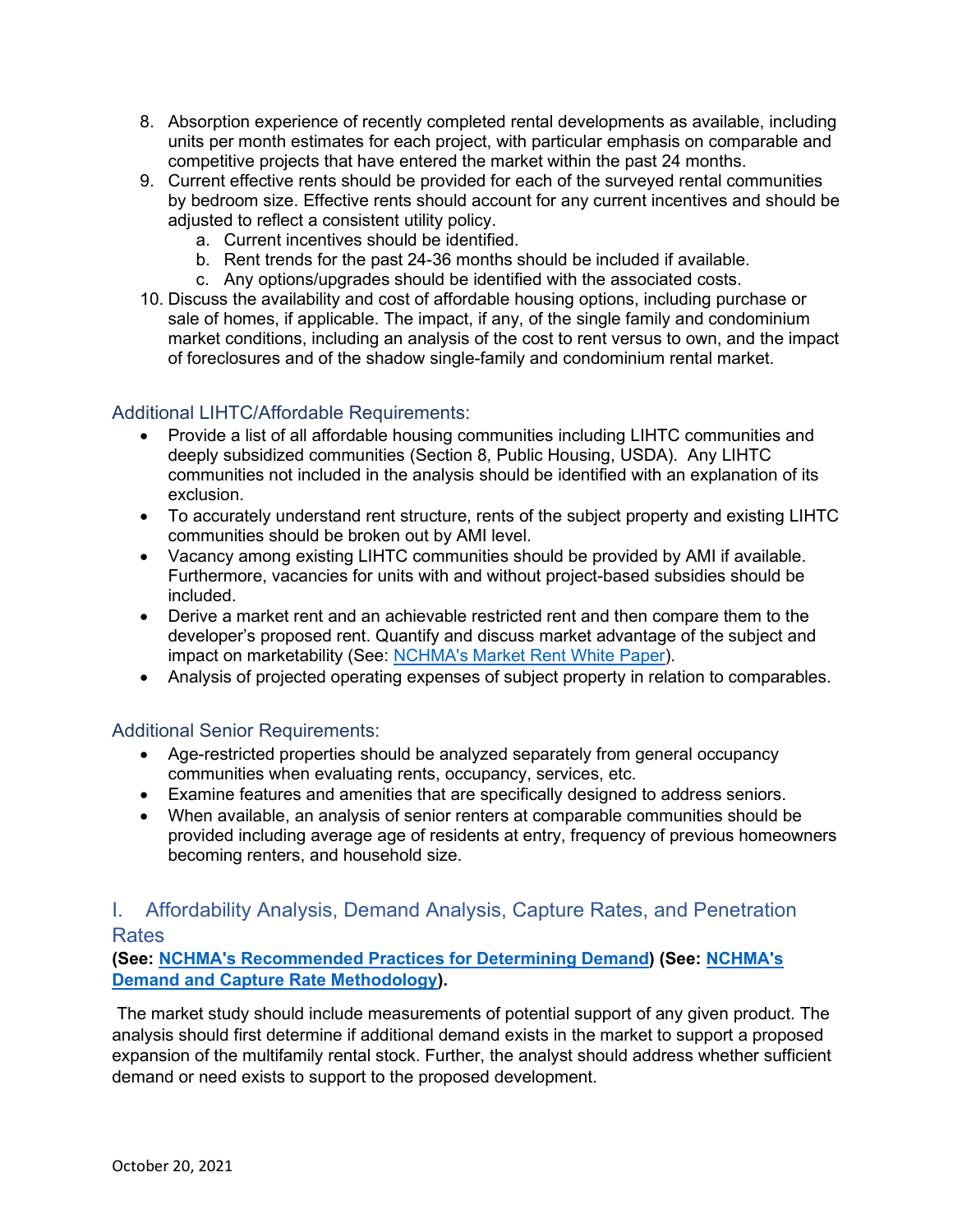### General Requirements:

- 1. Comment on the overall level of demand for rental housing in the market area based both on net demand for additional rental housing and needs addressing the existing population/housing stock.
- 2. Conduct an affordability analysis detailing the number of income-qualified renter households that the subject property will address. Components of the affordability analysis include:
	- a. A minimum income, which is based on the proposed rents and an acceptable rent burden. Rent burden refers to the maximum percentage of income households will be willing or allowed to spend for rent. Analysts should identify if minimum income is based on asking rent or gross rent (including utility cost).
	- b. A maximum income limit, which is based on applicable housing program requirements or perceived target market for unrestricted market rate communities.
	- c. An affordability analysis capture rate is determined by dividing the number of proposed units by the number of renter households within the target income segment.
- 3. Calculate the penetration rate. A penetration rate measures the percentage of incomequalified households needed to fill the subject property, existing competitive units, and proposed competitive units. Given the inclusion of additional properties, the target income range may differ from that of the subject property. A detailed description of how the income range was calculated should be included.
- 4. Analyst must evaluate the overall demand, affordability analysis, and penetration rate analysis and render an opinion on the potential impact of these indicators may have on the subject property.

## Additional LIHTC/Affordable Requirements:

- Demand estimates and capture rates for affordable housing communities should address both overall demand, demand by income target (AMI), and demand by bedroom count and income target. Demand by income target and bedroom can be used to determine if the community is too heavily weighted towards a particular income level or bedroom size.
- Demand, affordability, and penetration rate analyses should be conducted both with and without project-based housing assistance. Analyst should provide a conclusion stating whether project feasibility is dependent upon project-based rental subsidies. The analysis of the project without project-based rental subsidies may include assumptions regarding proposed rent on the part of the analysis. Rents analyzed should be the lesser of proposed rents or maximum allowable programmatic rents.
- Specific demand estimates may be required. Typical demand methodologies measuring need rather than demand include estimates of overburdened renter households and those living in substandard housing. If the analyst has concerns with the prescribed methodology, an explanation of how the required methodological approach is inadequate should be included.
	- o Any additional sources of demand other than those prescribed from the required methodology should be itemized. Capture rates should be shown both with and without any additional sources of demand.
- All data sources used to determine demand should be easily identifiable and easily replicated.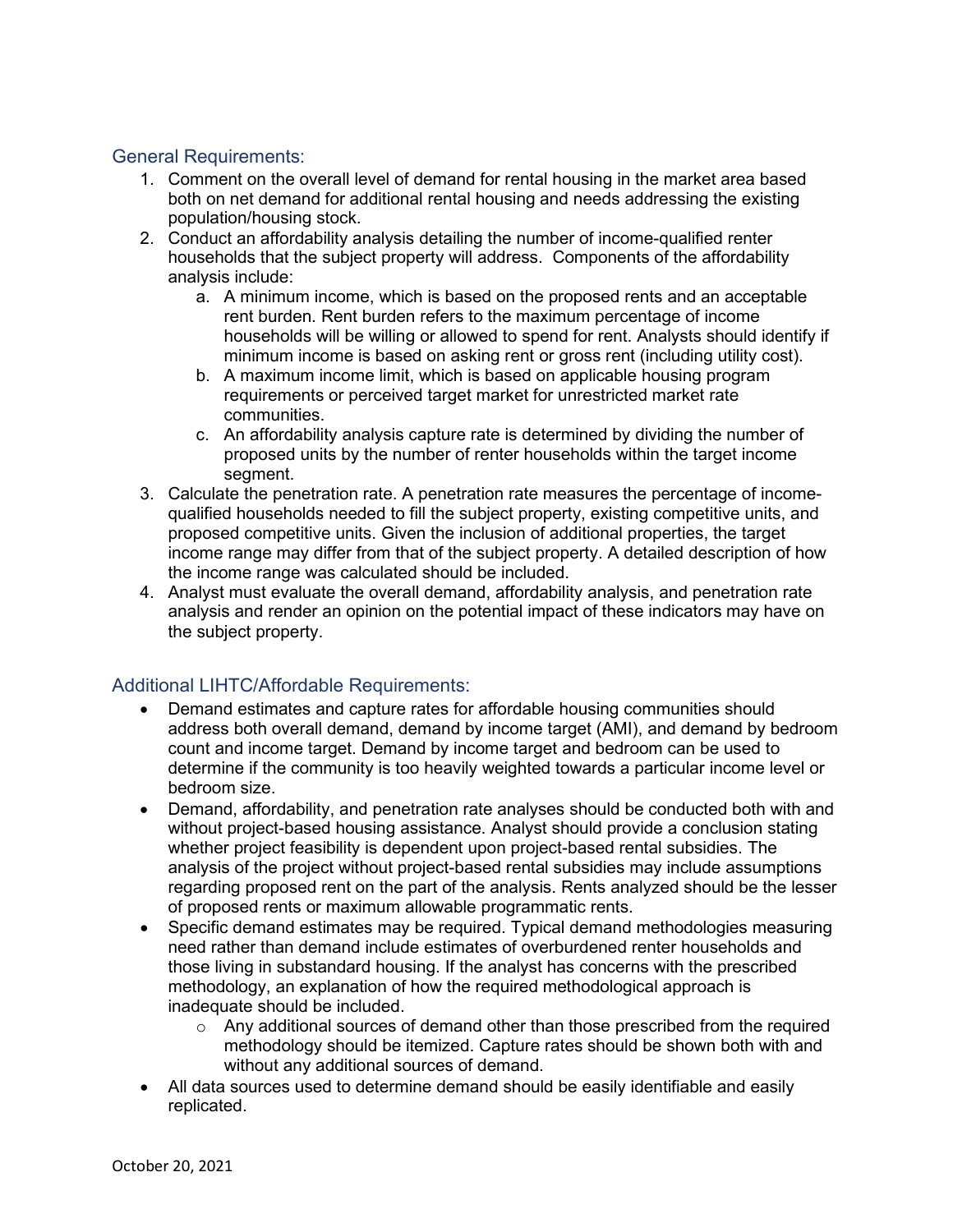## Additional Senior Requirements:

- Demand for senior communities should be measured on appropriate minimum age classification.
- Demand for senior communities that includes homeownership conversion should be conservative and take into account the ability, or lack thereof, of seniors to sell homes.
- Maximum income limits for senior communities should be based on a maximum household size of two persons. Maximum income limits for efficiency units or smaller one bedroom units may be based on less than two persons per household.
- Underwriting (rent burden) percentage for senior communities may be different than general occupancy communities.

## Additional Market Rate Requirements:

- Compute an estimate of demand for new rental units in the market area. This demand estimate measures rental demand for a three- or four-year period to coincide with the estimated placed-in-service date of the subject property. As this demand analysis is a measurement of the overall rental market, it is based on the universe of rental housing rather than specific income targets. This demand estimate should consider:
	- o Renter household growth during forecast period.
	- $\circ$  Recent trends in tenure that may increase/decrease demand for rental units.
	- o Replacement of existing rental units from the inventory due to demolition, conversion, housing quality, shifting owner units into the rental market and by other means, and consideration of any current excess vacant supply based on a balanced market vacancy rate.
	- $\circ$  The demand estimate should be presented in terms of the number of rental units needed for the market area to be balanced.
	- o This gross demand estimate should be reconciled with estimated additions to the rental market (units under construction, approved, or proposed).
- Although market rate communities are not subject to maximum income limits, analysts should make a determination of reasonable target market. Market rate units at mixed income communities generally target renter households earning no more than 80 to 100 percent of the AMI. Luxury rental products, especially those in urban markets, can often target renter households earning upwards of 150 percent AMI.

# J. Local Perspective of Rental Housing Market and Housing Alternatives

The market study should include a summary of the local perspective on the rental market, the need for the proposed development and unmet housing needs within the market. The local perspective should consider:

1. Interviews with local planners, housing and community development officials, and market participants to estimate proposed additions to the housing supply that would compete with the subject development and to evaluate the local perception of need for additional housing.

## Additional LIHTC/Affordable Requirements:

• Provide the total number and availability of Housing Choice Vouchers and the number and types of households on the waiting lists for housing choice vouchers.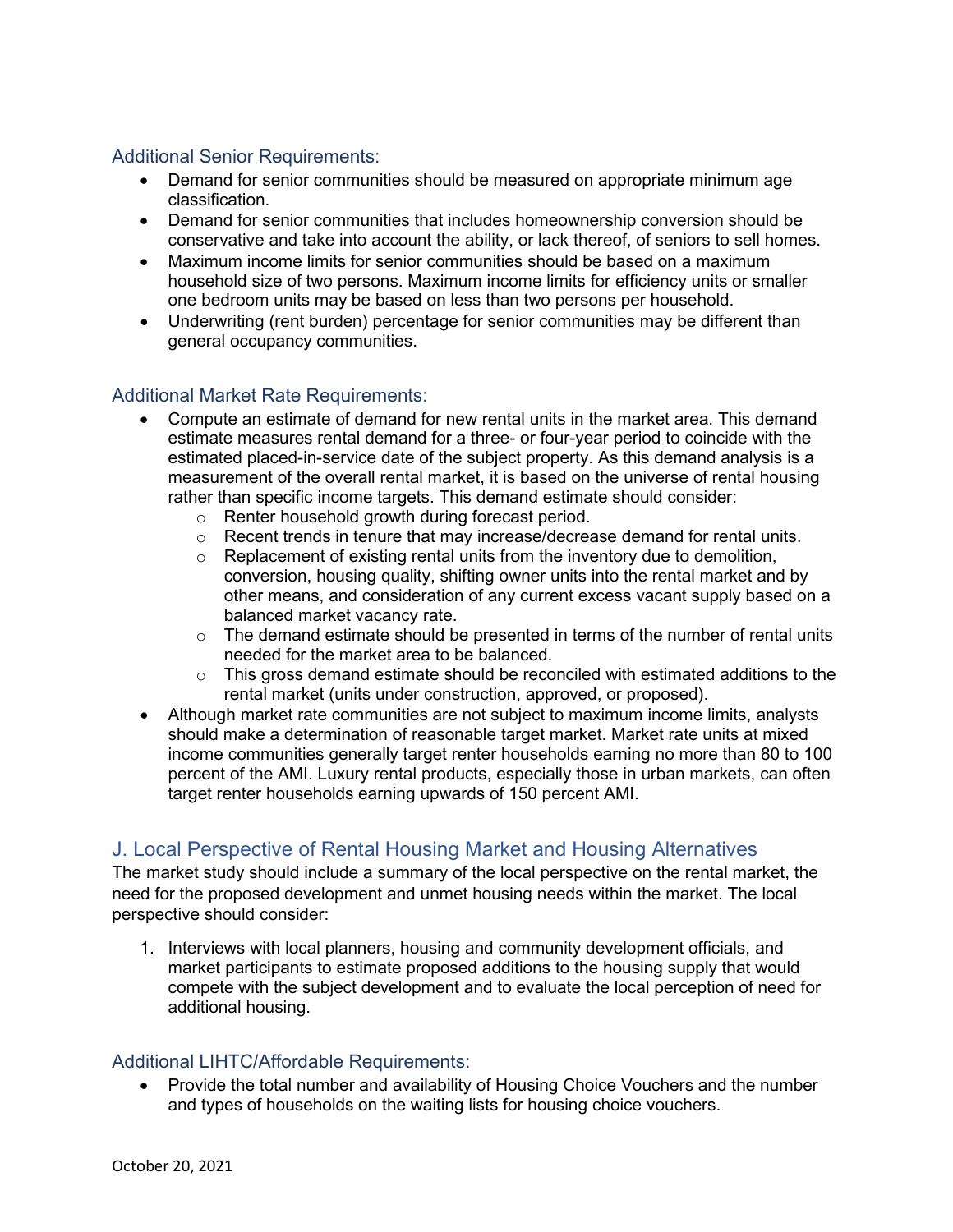• Interviews with local public housing authority (PHA) officials to solicit comments on the need for housing and the possible impact of the proposed development on the housing inventory and waiting lists for subsidized housing.

# K. Analysis/Conclusions

The analysis and conclusions section of the market study should summarize salient points from each section of the market study used by the analyst to reach the final conclusion.

- 1. Estimate the absorption rate for the subject property and the corresponding lease-up period. The absorption period should be based on stabilized occupancy rather than 100 percent occupancy. Stabilized occupancy rate should be stated.
- 2. Compare the proposed developed to comparable rental communities including:
	- a. Unit distribution.
	- b. Community amenities.
	- c. Included utilities.
	- d. Unit features and finishes.
	- e. Unit square footage.
	- f. Location.
- 3. Identify any significant competitive advantages or disadvantages of the proposed development.
- 4. Discuss the proposed price position relative to the existing rental market. Comment on the appropriateness to the proposed rents in light of the proposed location and product to be constructed. Identify risks (i.e. competitive properties which may come online at the same time as the subject property; declining population in the PMA, etc.), unusual conditions and mitigating circumstances.
- 5. Discuss any impact (short/long term) the subject property will have on the overall rental market and comparable rental communities.
- 6. The final conclusion of the report should reconcile any conflicting data in the report. For example, experience of comparable properties may indicate less/more demand than indicated in the demand section of the report.

## Additional LIHTC/Affordable Requirements:

- Evaluate need for voucher support or HUD contracts.
- Proposed rents should be evaluated for each proposed income level, rather than an average by bedroom type.
- Analysts should comment if specific units (bedroom/AMI) will lease significantly faster or slower than the remainder of the project.
- Compare the subject's proposed rents to local payments standards or median rents.

## L. Other Requirements

- 1. Certifications that state:
	- a. No identity of interest between the analyst and the entity for which the report is prepared.
	- b. Recommendations and conclusions are based solely on professional opinion and best efforts.
- 1. Statement of analyst's qualifications.
- 2. List of sources for data in the market study that are not otherwise identified.